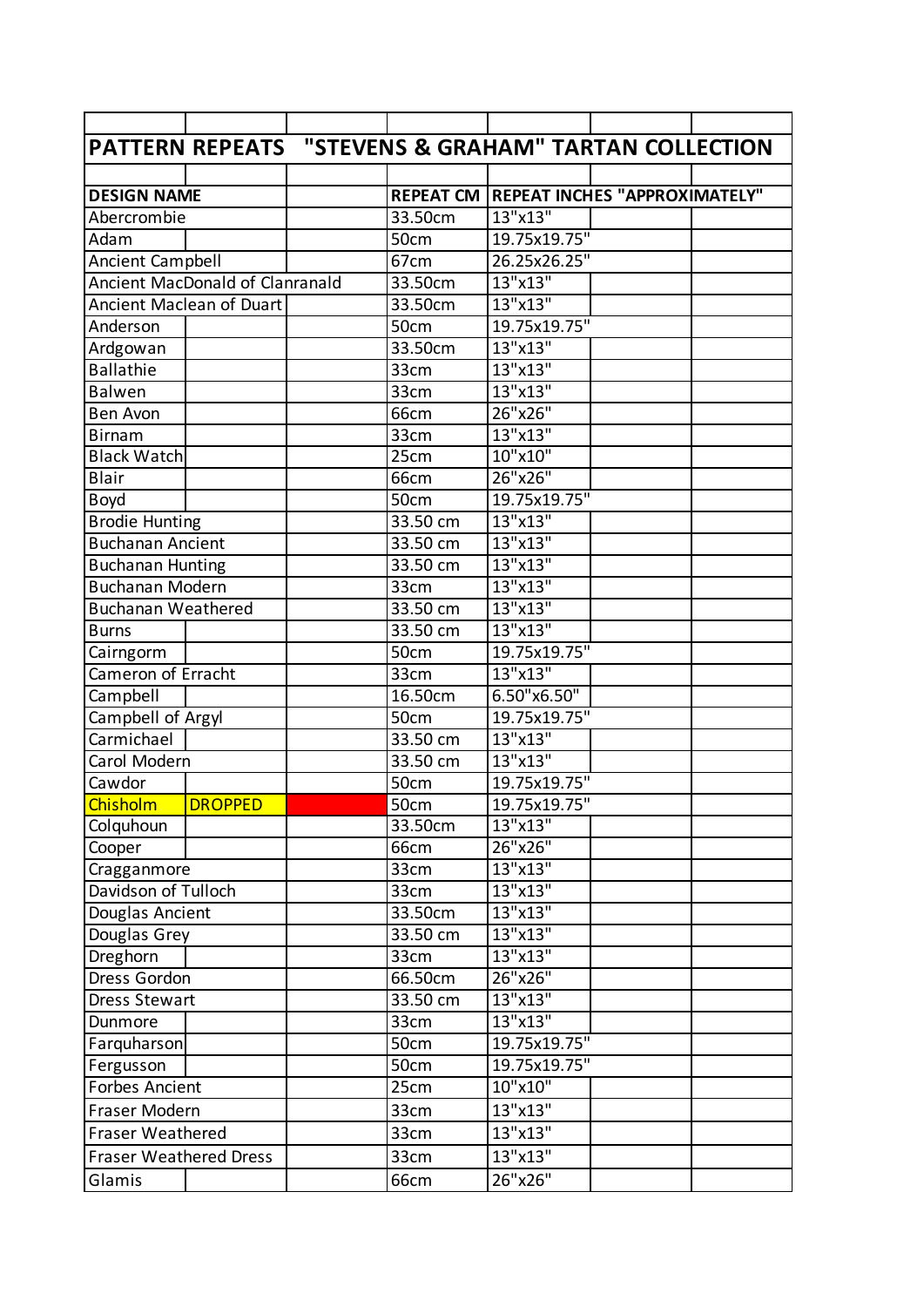| Glengoyne                |                             |          | 33cm         | 13"x13"      |  |
|--------------------------|-----------------------------|----------|--------------|--------------|--|
| <b>Gordon Ancient</b>    |                             |          | 50cm         | 19.75x19.75" |  |
| Gordon Modern            |                             | 50cm     | 19.75x19.75" |              |  |
| Graham                   |                             |          | 33cm         | 13"x13"      |  |
| <b>Gunn Ancient</b>      |                             | 33cm     | 13"x13"      |              |  |
| Gunn Modern              |                             | 33.50 cm | 13"x13"      |              |  |
| Hamilton Hunting         |                             |          | 33cm         | 13"x13"      |  |
| <b>Heather Gold</b>      |                             | 33.50cm  | 13"x13"      |              |  |
| <b>Heather Green</b>     |                             |          | 33.50 cm     | 13"x13"      |  |
| <b>Heather Grey</b>      |                             | 33cm     | 13"x13"      |              |  |
| <b>Hunting Ross</b>      |                             | 50cm     | 19.75x19.75" |              |  |
| Kennedy Hunting          |                             |          | 50cm         | 19.75x19.75" |  |
| Kilmory                  |                             |          | 33cm         | 13"x13"      |  |
| Kinross                  |                             |          | 66cm         | 26"x26"      |  |
| Lamont Ancient           |                             |          | 33cm         | 13"x13"      |  |
| Lindsay Blue             |                             |          | 33cm         | 13"x13"      |  |
| Linsay Red               |                             |          | 33.50cm      | 13"x13"      |  |
| Loch Awe                 |                             |          | 33cm         | 13"x13"      |  |
| Macallum                 |                             |          | 33.50 cm     | 13"x13"      |  |
| Macbeth                  |                             |          | 50cm         | 19.75x19.75" |  |
| MacDonald                |                             |          | 33cm         | 13"x13"      |  |
|                          | MacDonald Lord of the Isles |          | 33.50 cm     | 13"x13"      |  |
| MacDonald of Clanranald  |                             |          | 33.50 cm     | 13"x13"      |  |
| MacEwan                  |                             |          | 50cm         | 19.75x19.75" |  |
| <b>MacFarlan Hunting</b> |                             | 33cm     | 13"x13"      |              |  |
| <b>Mackay Hunting</b>    |                             |          | 33cm         | 13"x13"      |  |
| Mackenzie                |                             |          | 50cm         | 19.75x19.75" |  |
| <b>Maclean Hunting</b>   |                             |          | 33.50 cm     | 13"x13"      |  |
| Maclean of Duart         |                             |          | 33.50cm      | 13"x13"      |  |
| MacLeod                  |                             |          | 33cm         | 13"x13"      |  |
| MacLeod of Lewis         |                             |          | 33cm         | 13"x13"      |  |
| <b>MacMillan Ancient</b> |                             | 33.50cm  | 13"x13"      |              |  |
| MacNaughton              |                             | 33cm     | 13"x13"      |              |  |
| MacNeil of Barra         |                             |          | 33cm         | 13"x13"      |  |
| Menzies Black/White      |                             |          | 25cm         | 10"x10"      |  |
| Menzies Brown            |                             | 25cm     | 10"x10"      |              |  |
| <b>Morrison Ancient</b>  |                             | 33cm     | 13"x13"      |              |  |
| Morrison Modern          |                             | 33.50 cm | 13"x13"      |              |  |
| Murray of Atholl         |                             | 66.50cm  | 26.25x26.25" |              |  |
| <b>Ogilvy Hunting</b>    |                             | 33cm     | 13"x13"      |              |  |
| Oich                     |                             |          | 66cm         | 26"x26"      |  |
| Rannoch                  | <b>DROPPED</b>              |          | 66cm         | 26"x26"      |  |
| <b>Robertson Hunting</b> |                             | 50cm     | 19.75x19.75" |              |  |
| Rossie                   |                             | 33cm     | 13"x13"      |              |  |
| Royal Stewart            |                             |          | 33.50 cm     | 13"x13"      |  |
| Sinclair                 |                             |          | 33.50 cm     | 13"x13"      |  |